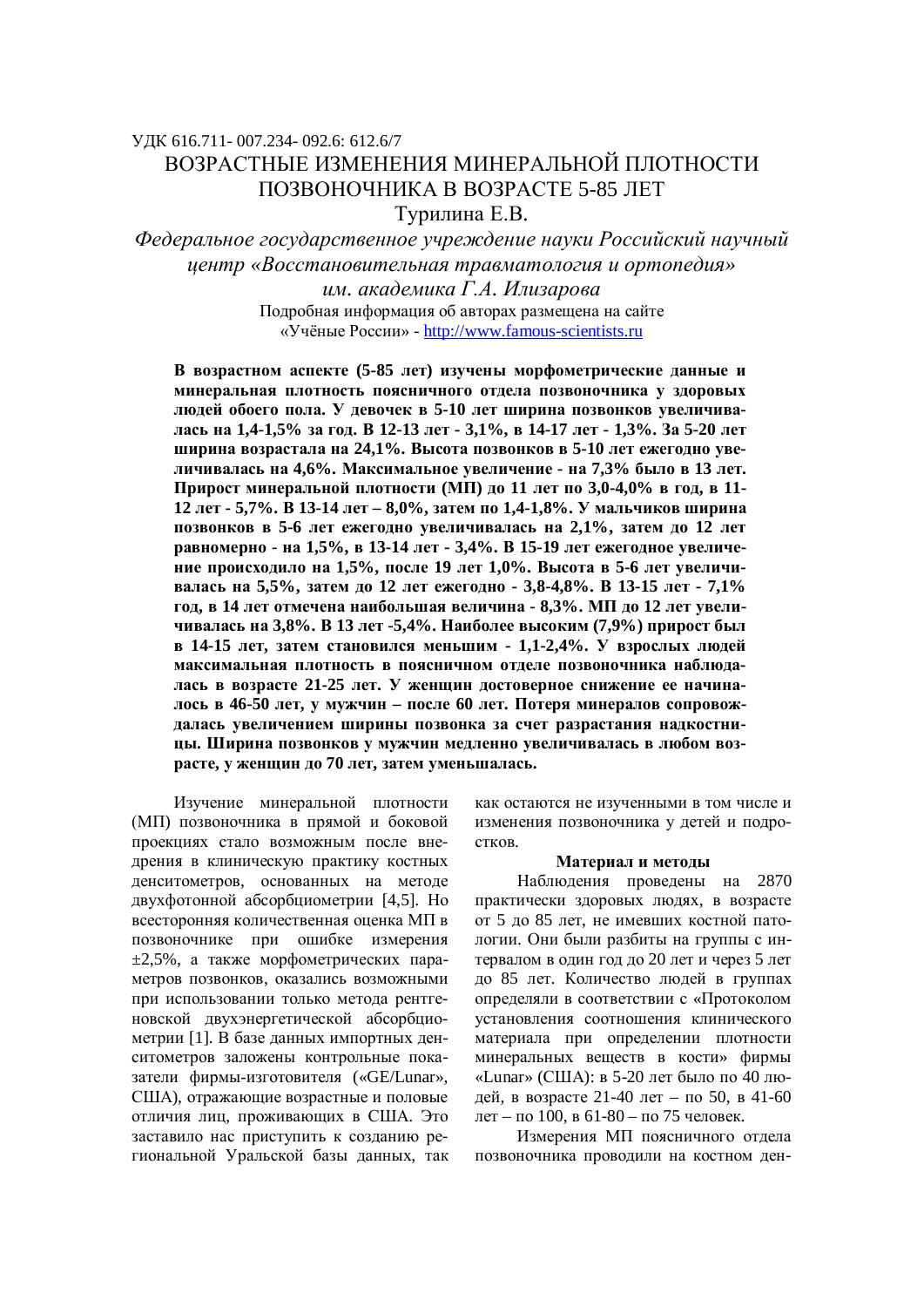ситометре фирмы «General Electric Medical Systems/Lunar» серии DPX, модель NT с программой enCore<sup>TM</sup>2002. В качестве инструмента вычислений использован пакет статистического анализа и встроенные формулы расчетов компьютерной программы Microsoft® Excell (Microsoft® Office 1997 – Professional Runtime).

Для включения данных в Уральскую базу цифровые данные здоровых людей были перенесены с денситометра фирмы «GE/Lunar» (США), в память персонального компьютера. Механизм управления базами данных реализован в среде Visual Basic 6.0. Хранение справочников и данных обследуемых пациентов происходил в базе данных Microsoft Access 2000. При вызывании из меню «Анализ данных - составление стандартов» для каждого возрастного периода и пола программой определялись нормативы минеральной плотности костей и автоматически заносились в справочники стандартов.

# Результаты обследования Девочки L1-4

Средний фронтальный размер L1-4 в возрасте 5-10 лет увеличивался на 1,4-1.5% за год. В 12-13 лет зафиксирован максимальный прирост ширины - 3,1%. В 14-17 лет ежегодный прирост уменьшился до 1,3%. За время 5-20 лет ширина позвонков возрастала на 24,1%.

Кранио-каудальный размер сегмента в 5-10 лет ежегодно увеличивался на 4,6%. В 12-14 лет - 6,4% за год, при этом в 13 лет отмечена наибольшая величина - 7,3%. В дальнейшем увеличение размера составляло в среднем на 1,2% ежегодно. За время 5-20 лет позвонки увеличивались в высоту ɧɚ 78,6%.

Общая площадь сегмента возрастала в 5-11 лет на 44,8%, что составляло 6,3% за год. В 12 лет этот показатель был равен 8,9%. С 12 до 13 лет скорость роста достигала пика - 10,6% за год. В дальнейшем наблюдалось постепенное снижение интенсивности прироста плошали позвонков до 1,5%. За период 18-20 лет - еще на 3,0%. В возрасте двадцати лет размер L1-4 увеличивался на 121,7% по сравнению с таковым в 5 лет.

Прирост МП в 11 лет (по сравнению с 5-ю годами) составил 22,1%, увеличиваясь ежегодно на 3,5%, что составило 0,024 г/см<sup>2</sup>. В 11-12 лет процесс минерализации возрос на 5,7%. Наиболее существенный годовой прирост наблюдался с 13 до 14 лет – и составлял 8,0%, затем постепенно уменьшался до 1,4-1,8% в 19-20 лет. Прирост МП L1-4 к 20 годам увеличивался (по сравнению с 5-ю годами) на 85,3%.

Суммарное количество минералов в 5-11 лет ежегодно увеличивалось на 1,878 г. (9,9%). Прирост в 11 лет по сравнению с 5-ю годами составил 76,9%. Наибольшая годовая прибавка минералов была в 12-15 лет - 15,7%, что соответствует 5,291 г за год. В 16-17 лет годовой прирост минералов уменьшался до 7,2%. В 18-20 лет он был равен соответственно 4,1% и 2,0% или 1,790 г в год. В итоге, минеральная масса сегмента увеличивалась в 20 лет (по сравнению с 5-ю годами) на 310,9% или 46,971 г. (табл. 1).

Таблица 1. Возрастные изменения ширины, высоты, минеральной плотности (МП) и суммарного количества минералов поясничных позвонков (L1-4) у лиц женского пола 5-20 лет (M $\pm$ SD)

| <b>Bo<sub>3</sub></b> -<br>раст | n  | Ширина<br>$\text{(cm)}$ | Высота (см)     | M $\Pi$ ( $\Gamma$ / $\text{cm}^2$ ) | Минералы (г)       |
|---------------------------------|----|-------------------------|-----------------|--------------------------------------|--------------------|
| 5                               | 40 | $3,15\pm0,16$           | $7,39\pm0,43$   | $0,649 \pm 0,037$                    | 15,108±0,754       |
| 6                               | 40 | $3,20\pm0,17$           | $7,75 \pm 0.45$ | $0,675 \pm 0,040$                    | 16,740±0,844       |
| 7                               | 40 | $3,25\pm0,17$           | $8,10\pm0,41$   | $0,698 \pm 0,041$                    | 18,357±0,925       |
| 8                               | 40 | $3,30\pm0,18$           | $8,47 \pm 0,50$ | $0,721 \pm 0,042$                    | $20,153 \pm 1,008$ |
| 9                               | 40 | $3,35\pm0,18$           | $8,85 \pm 0,52$ | $0,743\pm0,043$                      | $22,028 \pm 1,098$ |
| 10                              | 40 | $3,40\pm0,19$           | $9,26\pm0.53$   | $0,766 \pm 0,045$                    | $24,117\pm1,200$   |
| 11                              | 45 | $3,47\pm0,20$           | $9,72 \pm 0.56$ | $0,793 \pm 0,046$                    | $26,737 \pm 1,316$ |
| 12                              | 45 | $3,55\pm0,20$           | $10,35\pm0,61$  | $0,838\pm0,049$                      | $30,790 \pm 1,518$ |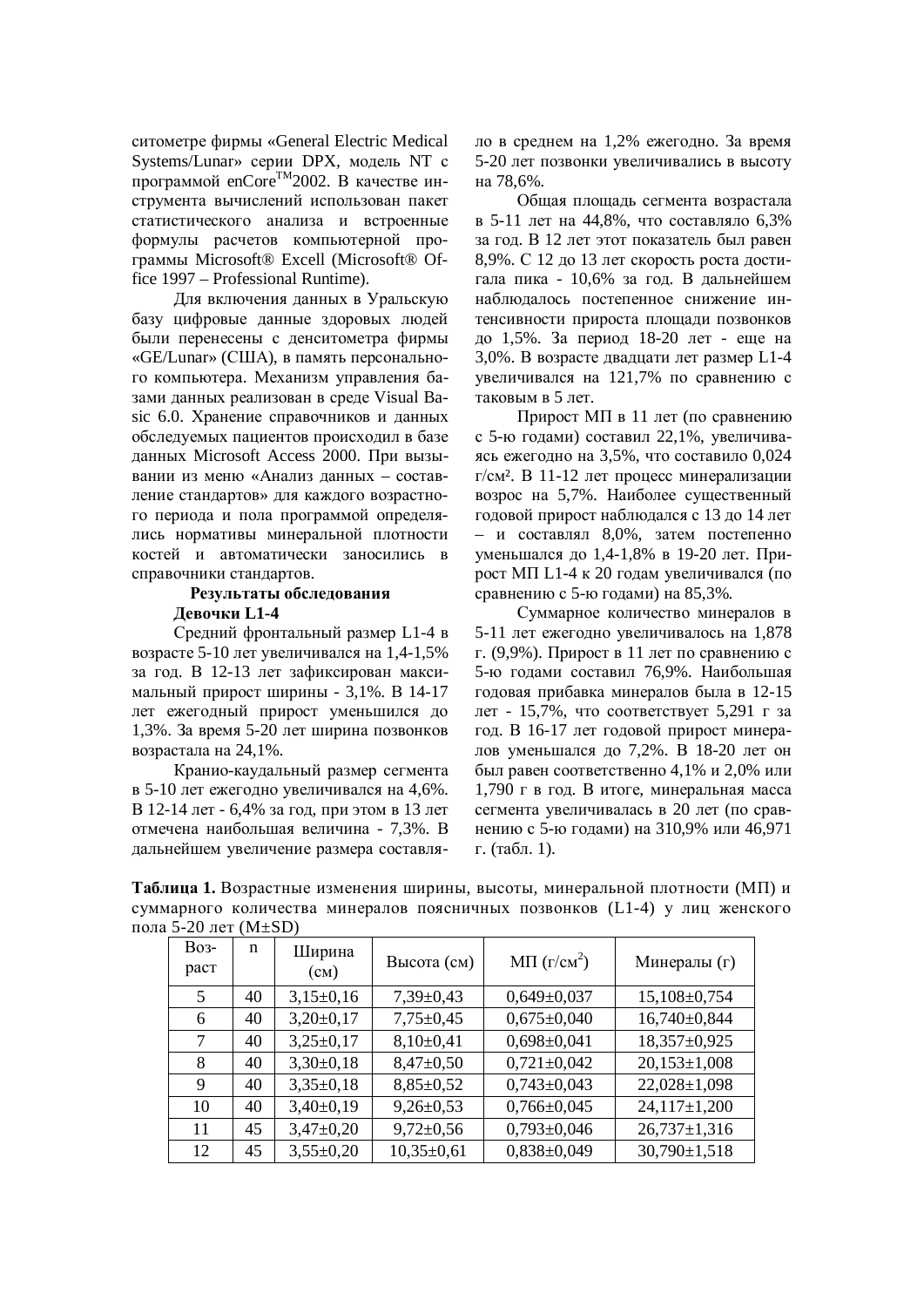| 13 | 48 | $3,66 \pm 0,20$ | $11,11\pm0,65$   | $0,899\pm0,053$   | $36,556 \pm 1,804$ |
|----|----|-----------------|------------------|-------------------|--------------------|
| 14 | 55 | $3,73\pm0,21$   | $11,72 \pm 0.69$ | $0,971 \pm 0,057$ | $42,448 \pm 2,114$ |
| 15 | 55 | $3,77\pm0,21$   | $12,30\pm0,72$   | $1,033\pm0,061$   | $47,901 \pm 2,391$ |
| 16 | 65 | $3,81\pm0,22$   | $12,76 \pm 0,74$ | $1,088 \pm 0,064$ | 52,894±2,643       |
| 17 | 75 | $3,85\pm0,22$   | $13,00\pm0,76$   | $1,133\pm0,067$   | 56,707±2,834       |
| 18 | 90 | $3,87 \pm 0,23$ | $13,11\pm0,77$   | $1,164\pm0,067$   | 59,056±2,956       |
| 19 | 92 | $3,89\pm0,24$   | $13,18\pm0,78$   | $1,186 \pm 0,069$ | $60,806 \pm 3,041$ |
| 20 | 12 | $3,91\pm0,24$   | $13,20\pm0,79$   | $1,203\pm0,071$   | $62,079 \pm 3,101$ |
|    |    |                 |                  |                   |                    |

## Женшины L1-4

В 46-50 лет ширина L1-4 больше (по сравнению с 21-25-ю годами) на 3,0%. В дальнейшем, до 76 лет продолжалось постепенное увеличение ширины за каждые 5 лет на 1,3%. В возрастной группе 56-60 лет прирост площади был наибольший (на 1,7%), а в 71-75 лет уменьшался до 0,6%. После 76 лет достоверных изменений показателей не обнаружено. В итоге в 81-85 лет позвонки были шире на 10,7% (по сравнению с возрастом 21-25 лет).

Снижение высоты сегмента (на 2,7%) происходило в 51-55 лет. После 55 лет в каждой возрастной группе высота уменьшалась на 0,7-0,9%. В 81-85 величина снижения высоты L1-4 составляло 7,8%.

Плошаль позвонков увеличивалась в 61-65 лет на 3,1%, затем постепенно снижалась. В 81-85 лет площадь сегмента была на 1,1% меньше, чем в 61-65 лет. Несмотря на уменьшение площади она оставалась большей, чем нормативные данные в возрасте 21-25 лет, на 2,0%.

За время 41-45 лет снижение МП составило 2,7%, в 46-50 лет - 4,8% при сравнении с 21-25 годами. Деминерализация в возрасте 51-65 лет была равна 4,2% за каждые пять лет. После 65 лет интенсивность убыли минералов снижалась до 2,0-2,9%. В целом, в 81-85 лет МП L1-4 деминерализация составляла 24,7%. Суммарное количество минералов в 41-45 лет уменьшилось на 2,2%. В возрасте 51-65 лет, потеря минералов составила 2,172 г (3,6%). В дальнейшем уменьшение составило 1,519 г (2,8%). В 81-85 лет масса минералов L1-4 позвонков уменьшилась на 15,027 г или 23,2%.

В возрасте 51-55 лет Т-критерий составлял -1,0SD и соответствовал норме. В 56-60 лет выявлена остеопения - Ткритерий -1,5SD. В 76-80 его величина была равна -2,7SD, что указывало на развитие остеопороза (табл. 2).

**Таблица 2. Возрастные изменения ширины, высоты, минеральной плотности (МП) и** суммарного количества минералов поясничных позвонков (L1-4) у женщин в возрасте 21-80 лет (M $\pm$ SD)

| <b>Bo<sub>3</sub></b> -<br>раст | n   | Ширина<br>$\rm (CM)$ | Высота<br>$\rm (CM)$ | MII $(\Gamma/cm^2)$ | Минералы (г)       | $T -$<br>кри-<br>терий |
|---------------------------------|-----|----------------------|----------------------|---------------------|--------------------|------------------------|
| $21 - 25$                       | 127 | $3,93\pm0,24$        | $13,04\pm0.82$       | $1,230\pm0,103$     | 64,774±3,899       |                        |
| $26 - 30$                       | 117 | $3,93\pm0,24$        | 13,38±0,82           | $1,229\pm0,102$     | 64,599±3,886       |                        |
| $31 - 35$                       | 100 | $3,95 \pm 0,24$      | $13,34\pm0,80$       | $1,222\pm0,099$     | 64,378±3,873       |                        |
| $36-40$                         | 156 | $3,97 \pm 0,25$      | $13,27 \pm 0,80$     | $1,211\pm0,098$     | 63,811 $\pm$ 3,839 | $-0,1$                 |
| $41 - 45$                       | 200 | $4,00\pm0,25$        | $13,23\pm0.79$       | $1,197\pm0,097$     | $63,358 \pm 3,811$ | $-0,3$                 |
| $46 - 50$                       | 240 | $4,05\pm0,25$        | $13,16\pm0.79$       | $1,171\pm0,094$     | $62,338\pm3,750$   | $-0,5$                 |
| $51 - 55$                       | 270 | $4,11\pm0,26$        | $13,04\pm0,78$       | $1,121\pm0,091$     | $60,003\pm3,612$   | $-1,0$                 |
| 56-60                           | 140 | $4,18\pm0,26$        | $12,92 \pm 0,77$     | $1,071*_{\pm}0,087$ | 57,826±3,480       | $-1,5$                 |
| $61-65$                         | 210 | $4,25\pm0,26$        | $12,79 \pm 0.77$     | $0.028* \pm 0.082$  | 55,822±3,359       | $-1,9$                 |
| 66-70                           | 107 | $4,29\pm0,26$        | $12,67+0,76$         | $0,998*+0,080$      | 54,176±3,261       | $-2,2$                 |
| 71-75                           | 100 | $4,32\pm0,27$        | $12,55+0,75$         | $0,969*+0,078$      | $52,453\pm3,148$   | $-2,4$                 |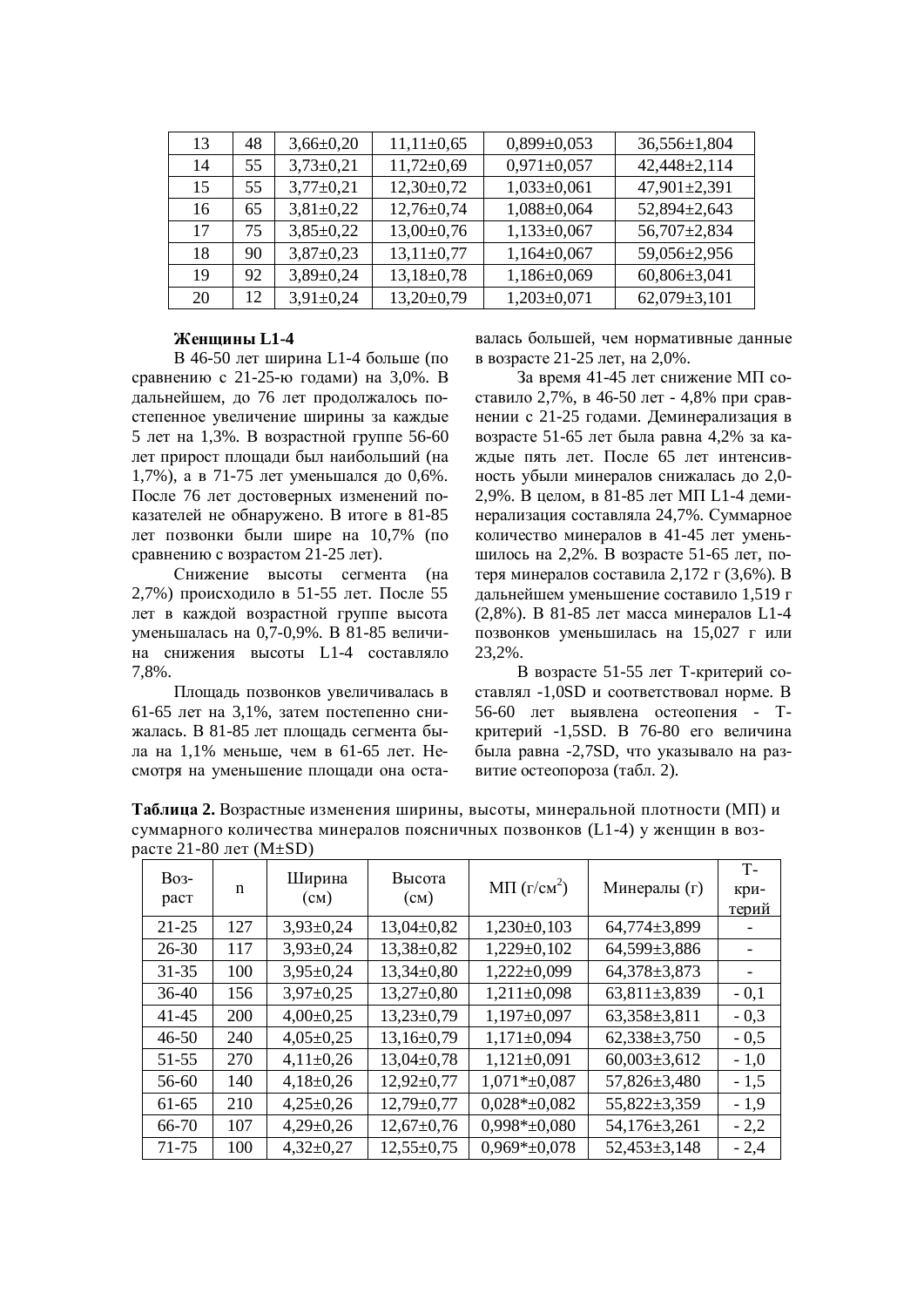| $4,35\pm0.27$   $12,35\pm0.74$   $0.925*\pm0.074$<br>81-85<br>49,747±2,981 | 76-80 | $4,34\pm0,27$ | $12.44 \pm 0.75$   $0.944 \pm 0.076$ | 50,953±3,057 |  |
|----------------------------------------------------------------------------|-------|---------------|--------------------------------------|--------------|--|
|                                                                            |       |               |                                      |              |  |

Примечание: знак \* означает, что р<0,05.

Полученные нами данные свидетельствовали о том, что морфометрические параметры позвонков у женщин в возрасте ло 36-40 лет оставались неизменными. В дальнейшем прослеживалась тенденция к снижению высоты позвонков при одновременном увеличении ширины.

Наиболее рано (36-40 лет) и интенсивно процесс роста фронтального размера происходил в первом поясничном позвонке (13,2%). Во всех позвонках была тенленния к увеличению ширины ло 70 лет. Высота L1-4 начинала снижаться в 46-50 дет, L2 и L3 - в 51-55 лет. Размер плошали зависел от колеблющихся величин высоты и ширины. Максимальное увеличение плошали (3,9%) наблюдалось в первом и третьем позвонках в 66-70 лет. Площадь четвертого позвонка от 21-25 до 81-85 лет только уменьшалась.

# Мальчики L1-4

Ширина позвонков в 5-6 лет увеличивалась на 2,1%, затем до 12 лет на одинаковую величину - 1,5% за год. В 13-14 лет зафиксирован максимальный прирост ширины - 3,4%. В 15-19 лет ежегодное увеличение ширины происходило на 1,5%, После 19 лет - на 1,0%. В итоге за 5-20 лет ширина L1-4 увеличивалась на 28,6%.

Высота позвонков в 5-6 лет увеличивалась на 5,5%, затем до 12 лет ежегодный прирост высоты составлял 4,3%. После 12 лет прирост высоты позвонков составлял 6%, в 13 лет - 7,1%, в 14 лет 8,3%. В дальнейшем рост в высоту составлял  $1.0\%$  ежегодно. За период 5-20 лет позвонки увеличивались в высоту на 87.2%.

В 5-6 лет площадь сегмента увеличивалась на 7,7%, в 6-12 лет – по 6% ежегодно. В 13 лет этот показатель был ранен 9,4%. С 13 ло 14 лет плошаль увеличилась на 12,0% ежегодно. В дальнейшем темп прироста снижался на 1.6% кажлый гол. В 19-20 лет площадь увеличивалась всего лишь на 1,1%. За время 5-20 лет площадь L1-4 увеличивалась на 140,7%.

МП позвонков до 12 лет возрастала ежеголно на 3,8%. В 13 лет процент минерализации составлял 5,4. Наиболее высоким (7,9%) прирост был в 14-15 лет, затем постепенно уменьшался до 1,8%. За время 5-20 лет МП увеличивалась на 87,7%.

Суммарное количество минералов от 5 до 13 лет ежегодно увеличивалось на 2,225 г. Наибольшая годовая прибавка минералов происходила в возрасте 14-17 лет 6,576 г за каждый год или на 15,2%. Прирост массы минералов в 19 лет был равен 4,760 г (4,4%), а в 20 лет 2,380 г (2,2%). В итоге, минеральная масса увеличивалась на 351,8% по сравнению с 5-ю годами  $(TA6J, 3).$ 

**Таблица 3.** Возрастные изменения ширины, высоты, минеральной плотности (МП) и суммарного количества минералов поясничных позвонков (L1-4) у лиц мужского пола 5-20 лет (M $\pm$ SD)

| <b>Bo<sub>3</sub></b> -<br>раст | n  | Ширина<br>$\text{(cm)}$ | Высота<br>$\rm (cm)$ | MII $(\Gamma/cm^2)$ | Минералы (г)       |
|---------------------------------|----|-------------------------|----------------------|---------------------|--------------------|
| 5                               | 40 | $3,32\pm0,20$           | $7,54\pm0.42$        | $0,659 \pm 0,040$   | 16,505±0,989       |
| 6                               | 40 | $3,39\pm0,20$           | $7,96 \pm 0,46$      | $0,688 \pm 0,041$   | $18,572 \pm 1,112$ |
| 7                               | 40 | $3,44\pm0,21$           | $8,35\pm0,49$        | $0,713\pm0,043$     | 20,490±1,225       |
| 8                               | 40 | $3,50\pm0,21$           | $8,74\pm0,52$        | $0,736 \pm 0,044$   | $22,522 \pm 1,350$ |
| 9                               | 40 | $3,55\pm0,21$           | $9,09\pm0,53$        | $0,760\pm0,046$     | $24,533 \pm 1,473$ |
| 10                              | 40 | $3,61\pm0,22$           | $9,43\pm0,55$        | $0,784\pm0,047$     | $26,698 \pm 1,602$ |
| 11                              | 44 | $3,66 \pm 0,23$         | $9,79 \pm 0,57$      | $0,810\pm0,049$     | $29,023 \pm 1,731$ |
| 12                              | 47 | $3,72\pm0,24$           | $10,30\pm0,61$       | $0,837\pm0,050$     | 32,080±1,925       |
| 13                              | 49 | $3,81\pm0,24$           | $11,01\pm0.65$       | $0,883\pm0,053$     | 37,019±2,221       |
| 14                              | 52 | $3,94\pm0.25$           | $11,93 \pm 0,69$     | $0.945 \pm 0.057$   | 44,434±2,664       |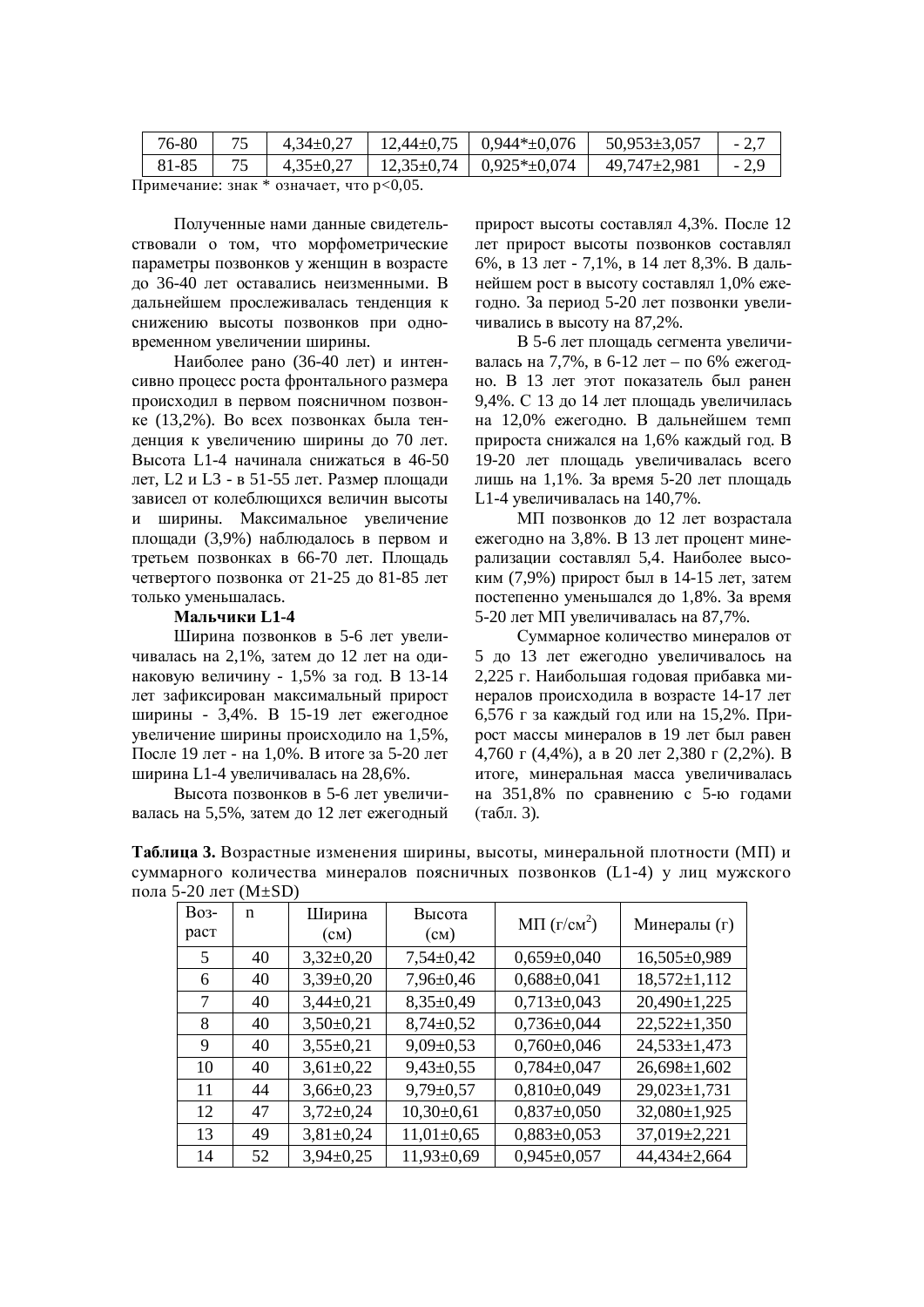| 15 | 51  | $4,04\pm0,25$ | $12,67+0,72$   | $1,020\pm0,061$   | $52,147\pm3,123$   |
|----|-----|---------------|----------------|-------------------|--------------------|
| 16 | 58  | $4,12\pm0,26$ | $13,18\pm0,74$ | $1,090\pm0,065$   | $59,202 \pm 3,542$ |
| 17 | 70  | $4,17\pm0,26$ | $13,60\pm0,76$ | $1,146 \pm 0,069$ | $64,964\pm3,895$   |
| 18 | 82  | $4,21\pm0,26$ | $13,89\pm0,79$ | $1,194\pm0,073$   | $69,817\pm4,089$   |
| 19 | 90  | $4,25\pm0,27$ | $14,03\pm0,81$ | $1,223\pm0,074$   | $72,910\pm4,275$   |
| 20 | 115 | $4,27\pm0,27$ | $14,12\pm0.84$ | $1,237\pm0,075$   | 74,577±4,375       |

## **Ɇɭɠɱɢɧɵ L1-4**

В 51-55 лет ширина L1-4 позвонков больше на 3,4% (по сравнению с возрастом 21-25 лет). В дальнейшем, до 71-75 лет продолжалось постепенное увеличение ширины в среднем на 1,2% каждые 5 лет. После 75 лет показатели возрастали еще на 1,0%. В 81-85 лет позвонки были шире на 9,8%.

Высота L1-4 после 55 лет в кажлой возрастной группе уменьшилась на 1,0%, в 61-65 лет - на 3.0%, В 71-76 лет - на 1.3%. В итоге 81-85 лет (по сравнению с 21-25 годами) высота L1-4 была меньше 7,2%.

Площадь позвонков увеличивалась до 66-70 лет на 3,3%, затем постепенно снижалась. В 81-85 лет размер сегмента на  $0.6\%$  меньше, чем в 66-70 лет. В целом,

площадь позвонков увеличивалась на 2,0% по сравнению с возрастом 21-25 лет.

МП В 56-60 лет была снижена на 4,6%, в 61-65 лет на 7,1% ( $p<0.05$ ) при сравнении с 21-25 годами. В дальнейшем величина снижения составляли 2,9% в каждой возрастной группе. В 81-85 лет МП L1-4 была снижена на 18,1%.

 $\overline{B}$  возрасте от 56-60 лет, величина потери минералов была равна 1,969 г (3,0%). Суммарное количество минералов в 61- 66 лет уменьшилось на 4,6%. В 81-85 лет на 12,775 г (6,5%,  $p<0.05$ ) В возрасте 66-70 лет Т-критерий составлял -1,2SD, что указывало на развитие остеопении. В 81-85 лет остеопения была более выражена (Т-критерий -2,2 SD; табл. 4).

Таблица 4. Возрастные изменения ширины, высоты, минеральной плотности (МП) и суммарного количества минералов поясничных позвонков (L1-4) у мужчин в возрас-Te  $21 - 85$  Tet  $(M+SD)$ 

| $10.21$ $0.00$ $0.001$ $(0.000)$<br><b>Bo</b> |                                          |                |                 |                                     |               | $T -$ |  |  |
|-----------------------------------------------|------------------------------------------|----------------|-----------------|-------------------------------------|---------------|-------|--|--|
|                                               |                                          | Ширина         | Высота          | $M\Pi$ ( $\Gamma$ / $\text{cm}^2$ ) | Минералы (г)  |       |  |  |
| $3-$                                          |                                          | $(c_{M})$      | $\text{(cm)}$   |                                     |               | кри   |  |  |
| pa                                            |                                          |                |                 |                                     |               |       |  |  |
| 21                                            | 1                                        | $4,35\pm0.2$   | $14,22\pm0,$    | $1,249\pm0,10$                      | 77,259±4,898  |       |  |  |
| 26                                            | 1                                        | $4,36\pm0,2$   | $14,22\pm0,$    | $1,248\pm0,10$                      | 77,375±4,881  |       |  |  |
| 31                                            |                                          | $4,37\pm0,2$   | $14,19\pm0,$    | $1,244\pm0,10$                      | 77,141±4,863  |       |  |  |
| 36                                            | 1                                        | $4,39\pm0,2$   | $14,16\pm0,$    | $1,239\pm0.09$                      | 77,019±4,839  |       |  |  |
| 41                                            | 1                                        | $4,41\pm0,2$   | $14,10\pm0,$    | $1,232\pm0.09$                      | 76,607±4,810  |       |  |  |
| 46                                            | 1                                        | $4,45\pm0,2$   | $14,05\pm0,$    | $1,225\pm0.09$                      | 76,590±4,749  |       |  |  |
| 51                                            | 1                                        | $4,50\pm0.2$   | $13,99 \pm 0$ , | $1,212\pm0,09$                      | 76,301±4,612  |       |  |  |
| 56                                            | 1                                        | $4,55\pm0.2$   | $13,89\pm0,$    | $1,191\pm0.09$                      | 75,271±4,480  |       |  |  |
| 61                                            | 1                                        | $4,61\pm0,2$   | $13,78 \pm 0,$  | $1,161\pm0.09$                      | 73,690*±4,359 |       |  |  |
| 66                                            | 1                                        | $4,68 \pm 0.3$ | $13,66 \pm 0,$  | $1,122\pm0,08$                      | 71,728*±4,261 |       |  |  |
| 71                                            | 7                                        | $4,72\pm0.3$   | $13,48\pm0,$    | $1,084\pm0,08$                      | 68,970*±4,148 |       |  |  |
| 76                                            | 7                                        | $4,76 \pm 0.3$ | $13,34\pm0,$    | $1,050\pm0,08$                      | 66,673*±4,057 |       |  |  |
| 81                                            | 7                                        | $4,78 \pm 0.3$ | $13,20\pm0,$    | $1,022\pm0,08$                      | 64,484*±3,981 |       |  |  |
|                                               | Примечание: знак * означает, что р<0,05. |                |                 |                                     |               |       |  |  |

### Обсуждение результатов

Метод рентгеновской двухэнергетической абсорбциометрии существенно расширил спектр изучения всех характеристик позвоночника. Появилась возможность при минимальной ошибке исследо-